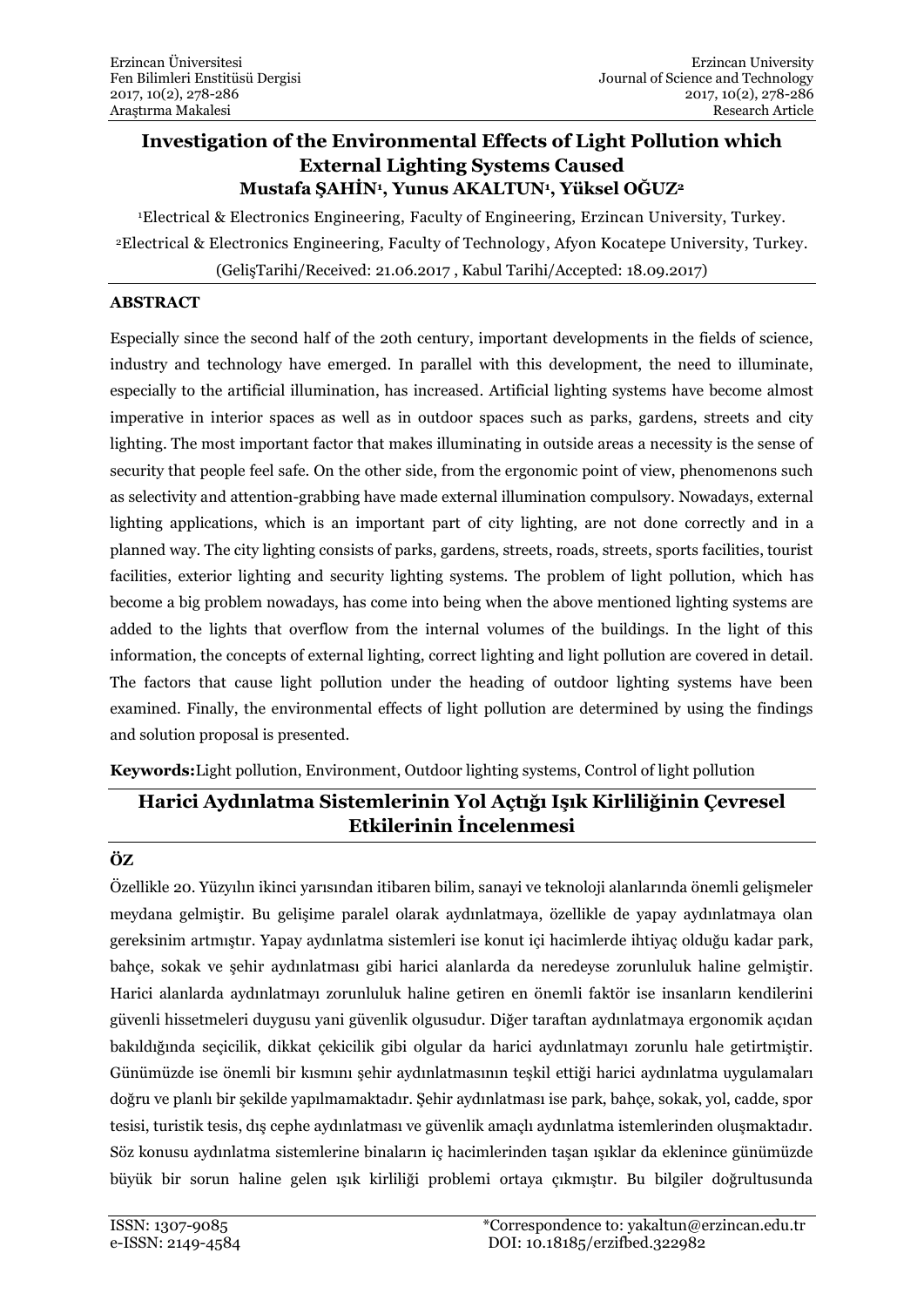çalışmada, harici aydınlatma kavramı, doğru aydınlatma ve ışık kirliliği kavramları ayrıntılı biçimde ele alınmıştır. Dış aydınlatma sistemleri başlığı altında ışık kirliliğini oluşturan faktörler incelenmiştir. Sonuç olarak elde edilen bulgulardan yararlanılarak ışık kirliliğinin çevresel etkileri belirlenmiş ve çözüm önerileri sunulmuştur.

**Anahtar kelimeler::** Işık kirliliği, Çevre, Dış aydınlatma sistemleri, Işık kirliliğinin kontrolü

#### **1. Introduction**

Environmental problems due to rapid population growth, industrialization and increasing consumption of natural resources have reached levels that cannot be overlooked today. So;there is not any living that is not affected from these problems (Aydın and Özyürek, 2014). One of these environmental problems is the light pollution. Nowadays the light used to make people's lives easier affects the lives of people and other living things in a negative way because of being used in the wrong place,at the wrong time and at the wrong quantity. Light pollution makes astronomical studies difficult, harms natural life, causes unnecessary energy loss and thus harms to the natural resources and economy ([Velioğlu](http://polen.itu.edu.tr/browse?type=author&value=Onuk%2C+Nazife+Tu%C4%9F%C3%A7e)  and [Nazife,](http://polen.itu.edu.tr/browse?type=author&value=Onuk%2C+Nazife+Tu%C4%9F%C3%A7e) 2008). These problems are getting bigger with the increasing usage of light. Especially in large cities and industrial areas incorrect enlightenment is causing pollution (Aksay, Ketenoğlu, and Kurt, 2007). In Figure 1, a light pollution ATLAS of the World is given.Light reflected from houses and bridges, vehicles and ship lights, and lightingsystems which usedat lightingofthe



**Figure 1.** Light pollution atlas of the World (Lorenz, 2006)

streets also cause light pollution (Aslan and Onaygil, 1999). Poorly or incorrectly designed lighting systems are among the main reasons for these problems (Cinzano, Falchiandand Elvidge, 2001). Light pollution not only affects people but also affects many living things. Light differences between day and night have an important place in the life cycle of animals and plants. It affects nutrition, sleep, migration and reproduction cycles. Artificial light sources affect these cycles, which are determined by natural light sources such as Sun, Moon, and Stars. The migratory birds use constellations at night. However they can move to the wrong directions by following the dense city lights and die because of bumping to the buildings (Ülger, 2013).

Here are a few of the purposes of illuminating: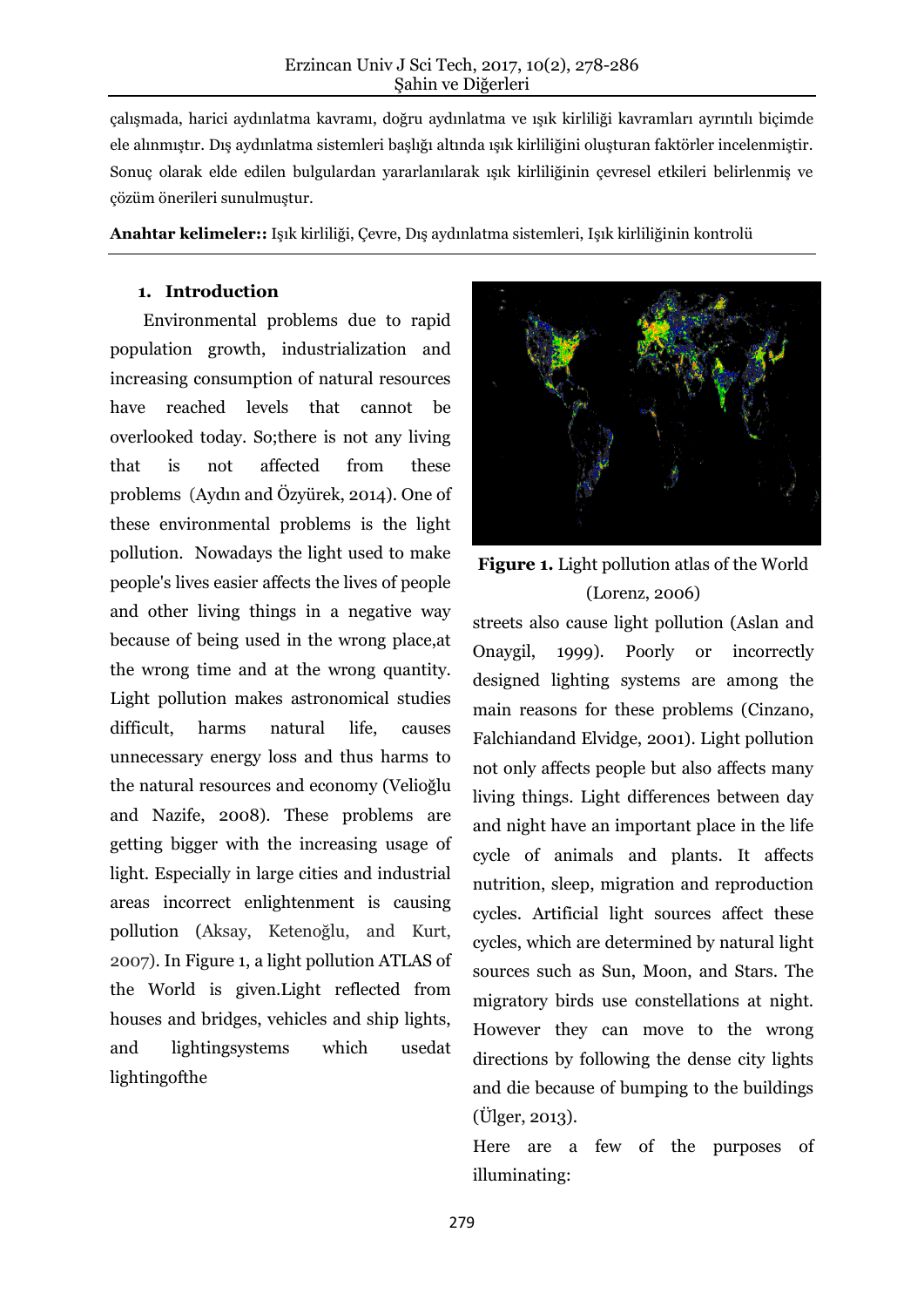- Thinking in a safer environment,
- Providing better visibility,
- Create a better working environment,
- Making the environment more attractive and attracting customer interest (URL-1).

This study focuses on the environmental impacts of light used for different purposes and it is examined that how the artificial light sources affected animals and humans by giving examples.

# **2. Negative Effects of Light Pollution**

Light, one of the reflectors of the modern world, is used almost everywhere in our daily lives. Almost every field uses different forms of light such as attention for children, triggers for perception of advertisers, lighting for city planning. Light sources, especially used for night lighting, have a big impact on world energy consumption. 19% of the total worldwide consumption of electricity constitutes energy utilized for the purpose of lighting. Approximately20% of the electricity consumed in Turkey is through components used for the purpose of lighting. (Şahin at all, 2016; Küçükdoğu, 2003). It is very worrying for future to waste energy generated by using natural resources in this way. The excessive light which is used to show the cities more modern causes sky glow especially at cloudy and dusty weathers. Sky glow is the biggest obstacle to astronomical studies (Dawson, 1984). The effect of asterisks in starlight is given in Figure 2 below.



# **Figure 2.** Influence of sky glow on star display (IDA, 2017)

Unnecessary and intense light sources also have psychological and physiological effects on humans. Particularly in city centers (Figure 3), there is a lot of glitter in the eyes due to over-lighting, vertical light, flashing light and irregular light stacks. During the dazzling, the amount of light falling to the retina decreases, the pupil narrows. In this situation the eye cannot fulfill its seeing ability until the dazzling comes to an end. In addition to physiological effects, psychologically, excessive intensity of light is caused by stress (Ansarı, 2013).It is known that night and day differences of natural light are an important part of life processes of most animals and plants. Findings in the investigations and observations approves that the light is "attractive" to all living things. For example, in Figure 4, the picture drawn by William J Long (1901) shows how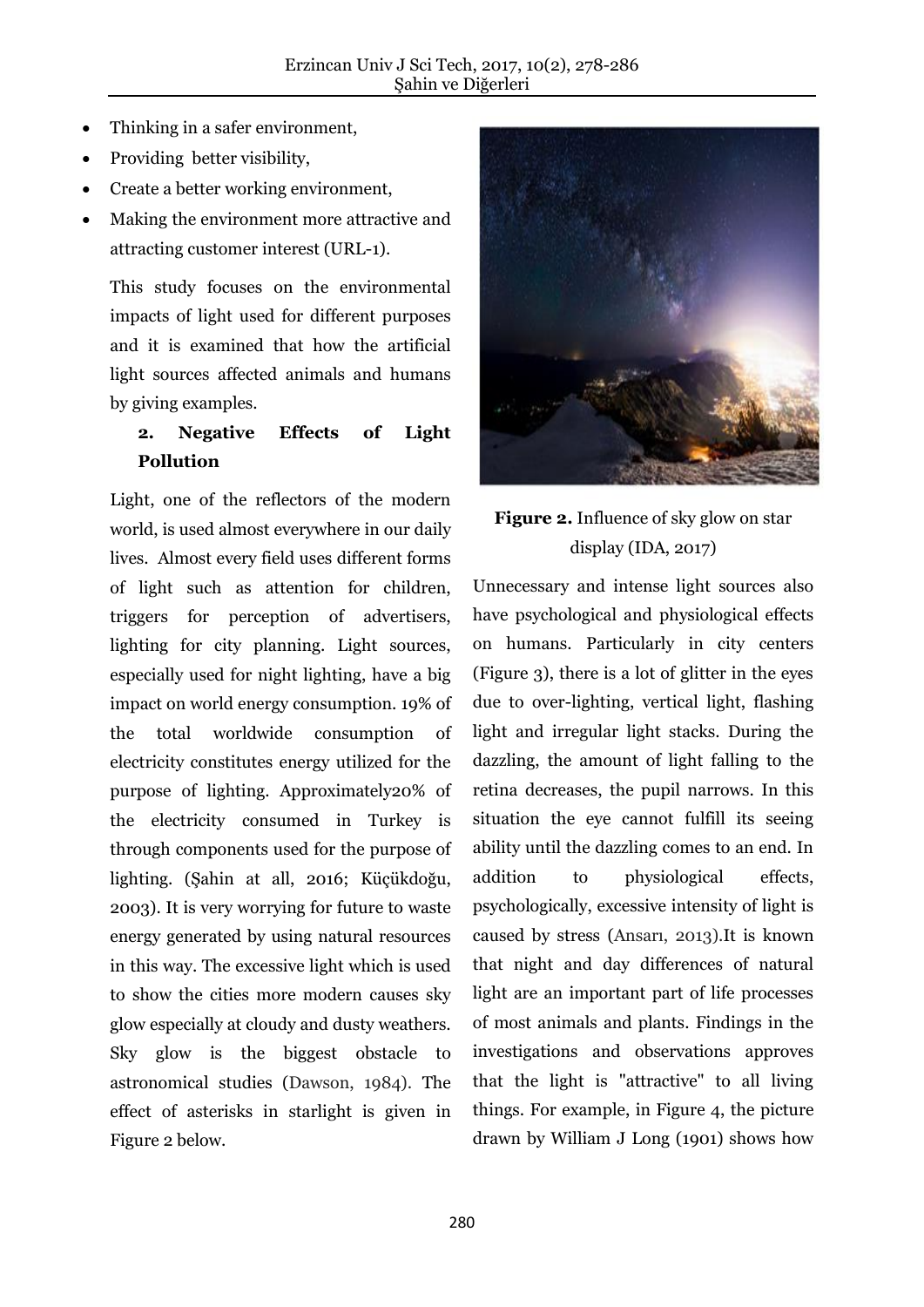much interest the frogs have on a small light source.



**Figure 3.** City view. Dense light, flashing lights, vertical light (Falchi at all, 2011).



**Figure 4.** Influence of a burning candle on frogs. A picture drawn by William J Long (1901) is an indication of how interested animals are in the light sources (Longcore, 2004).

It has been seen that such intensive and unnecessary artificial lighting in the environment, that is, the rate of light pollution is increasing and the life processes are adversely affected. The best known example of this is sea turtles breeding on the beach. After sea turtles lay their eggs on the beach, they leave the beach. (They protect their eggs in this way). The babies come out from the egg at night and try to reach the sea quickly. Because this migration is often performed at night, they use the wave sound and the reflection of the moon light in the water (Lutz at all, 2002). However, nowadays, unconscious construction and vehicle lights cause these creatures to be directed to different places instead of sea. For example, in figure 5 it is seen that the tortoises that have to turn to the sea are gathered around an artificial light. Turtles that cannot reach the sea in the required time are either destroyed by wild animals or because of their unsuitable life characteristics. So the sea turtles are about to become extinct.

Another example of the adverse effects of artificial light on animals is migratory birds. The migratory birds who benefit from the stars and the Moon to detect the night direction lose their way because of the sky glow and many of them are destroyed by turning around high buildings, searchlights (Poot at all, 2008).

# **3. Methods of Disposal of Light Pollution**

The main factor in the light pollution is the deviation of the direction of light from the desired direction.Therefore, the types of lighting are of great importance in terms of light pollution.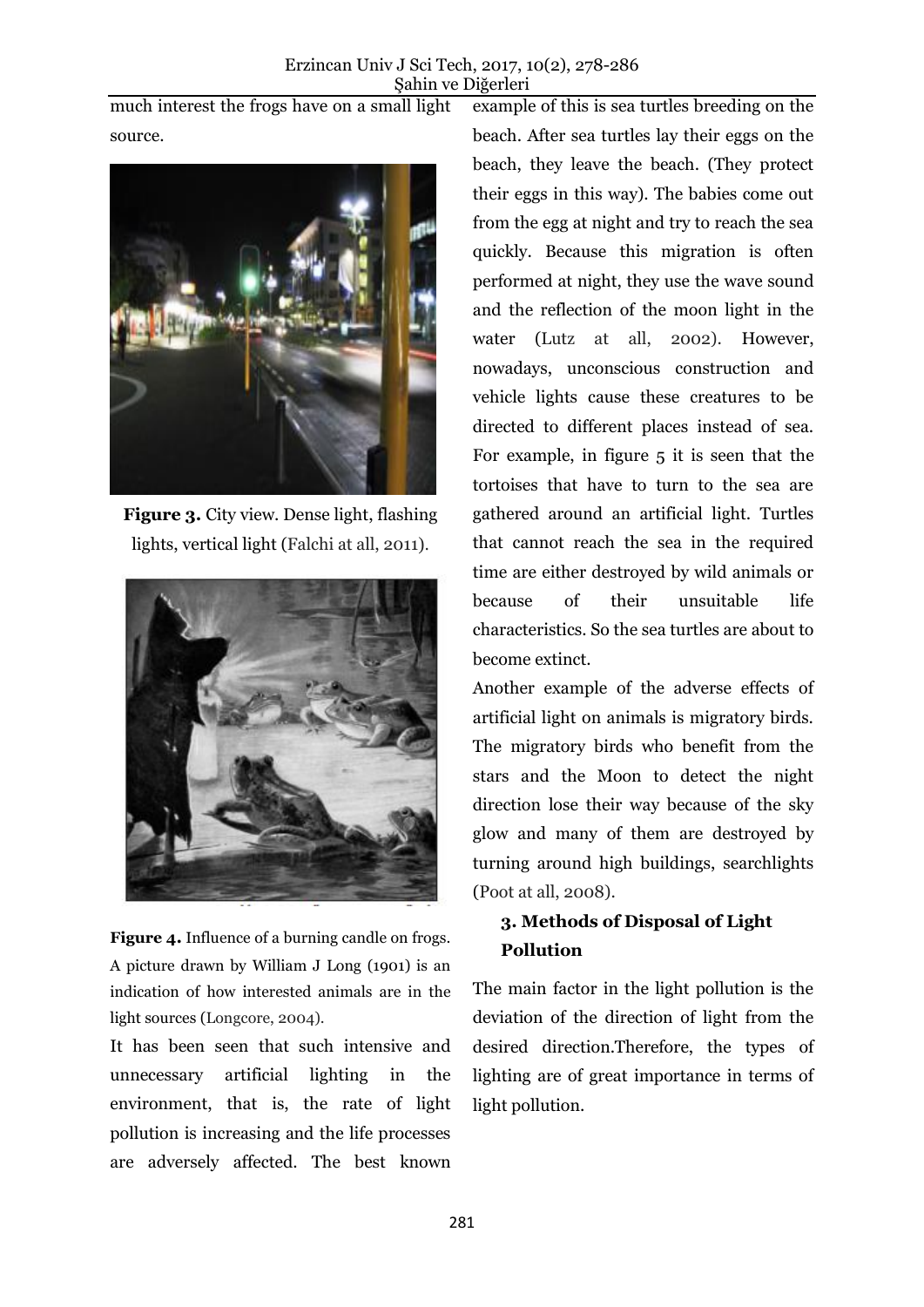

**Figure 5.** Sea turtle's tendency to light (URL-2)

In terms of light source, types of lighting are classified under two main headings as natural lighting and artificial lighting. Lighting made with the help of daylight and spaces like windows and doors is defined as natural lighting (Yener, 2007). It is called artificial lighting in case of providing illumination function with the aid of various lighting elements besides daylight (Özlü, 2008). Lighting is separated into five groups depending on how light comes to the surface, in other words, to distribution of lighting levels (Gordon, 2003; Şahin at all, 2014).

### *a) Direct Lighting*

It is a lighting type that sends 90%-100% of light emerging from lighting tools directly to the plane to be illuminated. Figure 6 shows the symbol and basic principle diagram of direct illumination.



**(a)symbol (b) Basic principle diagram Figure 6.** Direct lighting indication

Indirect lighting, sharp limits and shadows are obtained. The spotlight is the most important example of a direct lighting. Especially, in light of sizeable artworks, this lighting type must be used. For instance, volumes and shadows in sculpture exhibitions will be apparent with this lighting. However, spot applications should not be used in pictures and posters (Şahin at all, 2014).

### **b)** *Semi Direct Lighting*

It is a lighting Type that sends 60%-90% of light directly to the plane to be illuminated. Ceiling lightings can be given as an example for this lighting type. Figure 7 shows the symbol and basic principle diagram of semidirect illumination (Gordon, 2003; Şahin at all, 2014).



**(a)symbol (b) Basic principle diagram Figure 7.** Semi Direct lighting indication

### *c) Diffused Lighting*

It is a lighting Type that sends 40%- 60% of light directly to the plane to be illuminated. Ceiling and wall reflectors are the examples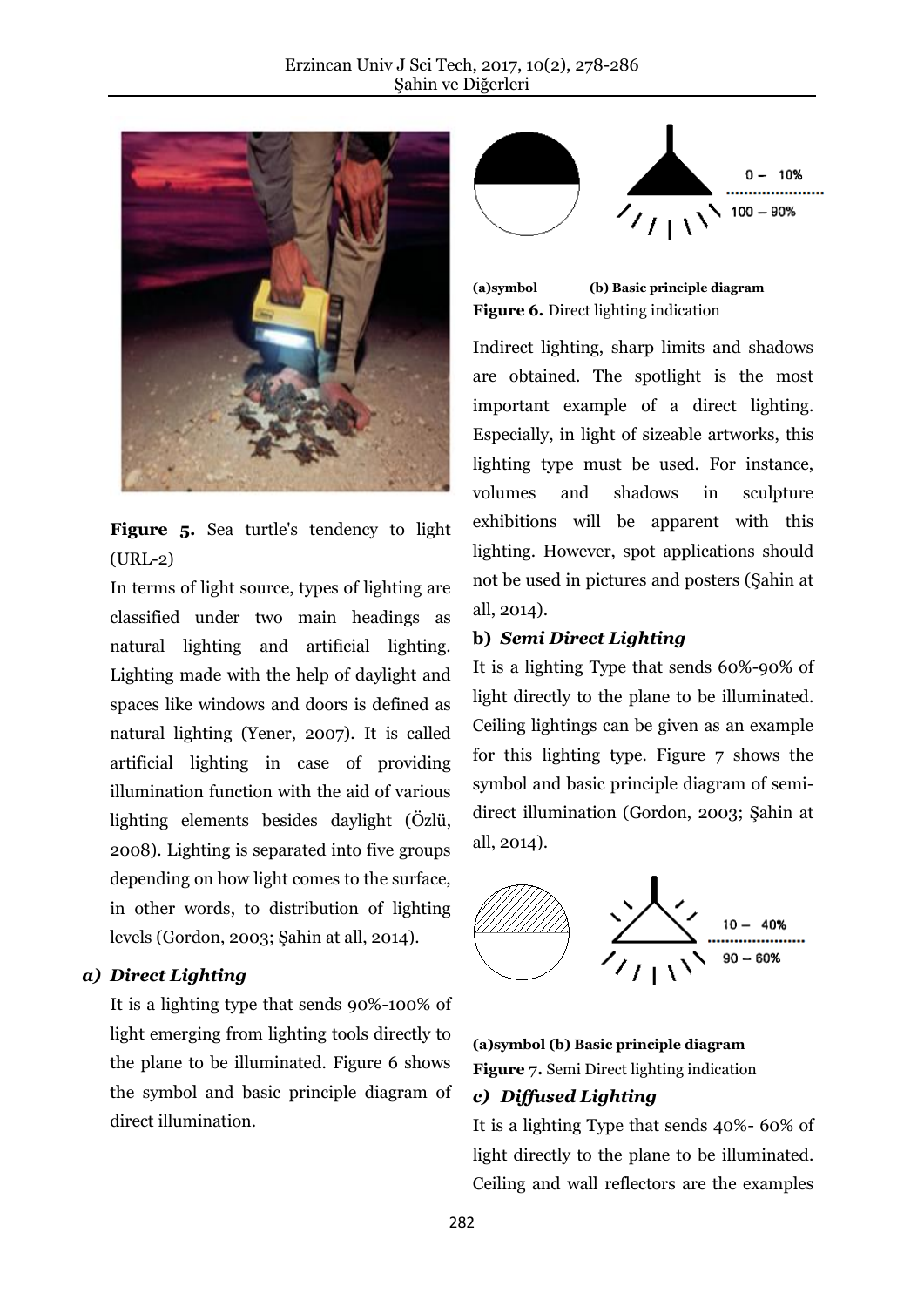of this lighting type. Figure 8 shows the symbol and basic principle diagram of the diffused lighting (Şahin, 2014).



#### **(a) Symbol (b) Basic principle diagram**

**Figure 8.** Diffused lighting indication

#### *d) Semi Indirect Lighting*

It is a lighting Type made with armatures that sends 10%-40% of light downwards and remaining part of it to upwards. Here, it is aimed to ensure a dim and restful environment for users. Figure 9 shows the symbol of the semi-indirect illumination and its basic principle (Şahin, 2014).



#### **a) symbol(b) Basic principle diagram**

**Figure 9.** Semi Indirect lighting indication

#### *e) Indirect lighting*

It is a lighting type made with armatures that sends 0%-10% of light indirectly downwards and remaining part of it towards the ceiling and upwards. Figure 10 shows the symbol of the indirect lighting type and the basic principle diagram.



**(a) Symbol (b) Basic principle diagram**

**Figure 10.** Semi Indirect lighting indication

Indirect lighting is preferred in places with high reflection factor. Colors of ceiling and wall have an important effect (Yapar, 2007).

In the following Figure 11; Direct Lighting, Semi Direct Lighting, Diffused Lighting, Semi Indirect Lighting and Indirect Lighting are respectively given in (a), (b), (c), (d) and (e) respectively (Dursun, 2005).

### *External lighting:*

External lighting is to illuminate outdoor areas. The surface to be illuminated is usually illuminated by direct light from light sources. Illumination of roads, airports, squares, tunnels, exterior surfaces of buildings and surroundings, sports fields, garages, docks etc. are included in this classification. As it is understood from the above definitions, the light pollution is a related concept of the light arrival angle to the surface, that is, the distribution of the light level. Figure 12 shows a parking area illuminated by diffused lighting.In order to remove the light pollution caused by the illumination made in this area, the following measure shown in Fig. 13 should be taken. Namely, the light is directed by using the reflector on the lighting element, and in this way the non-working light is prevented. That is, 90-100% of the light is directed to the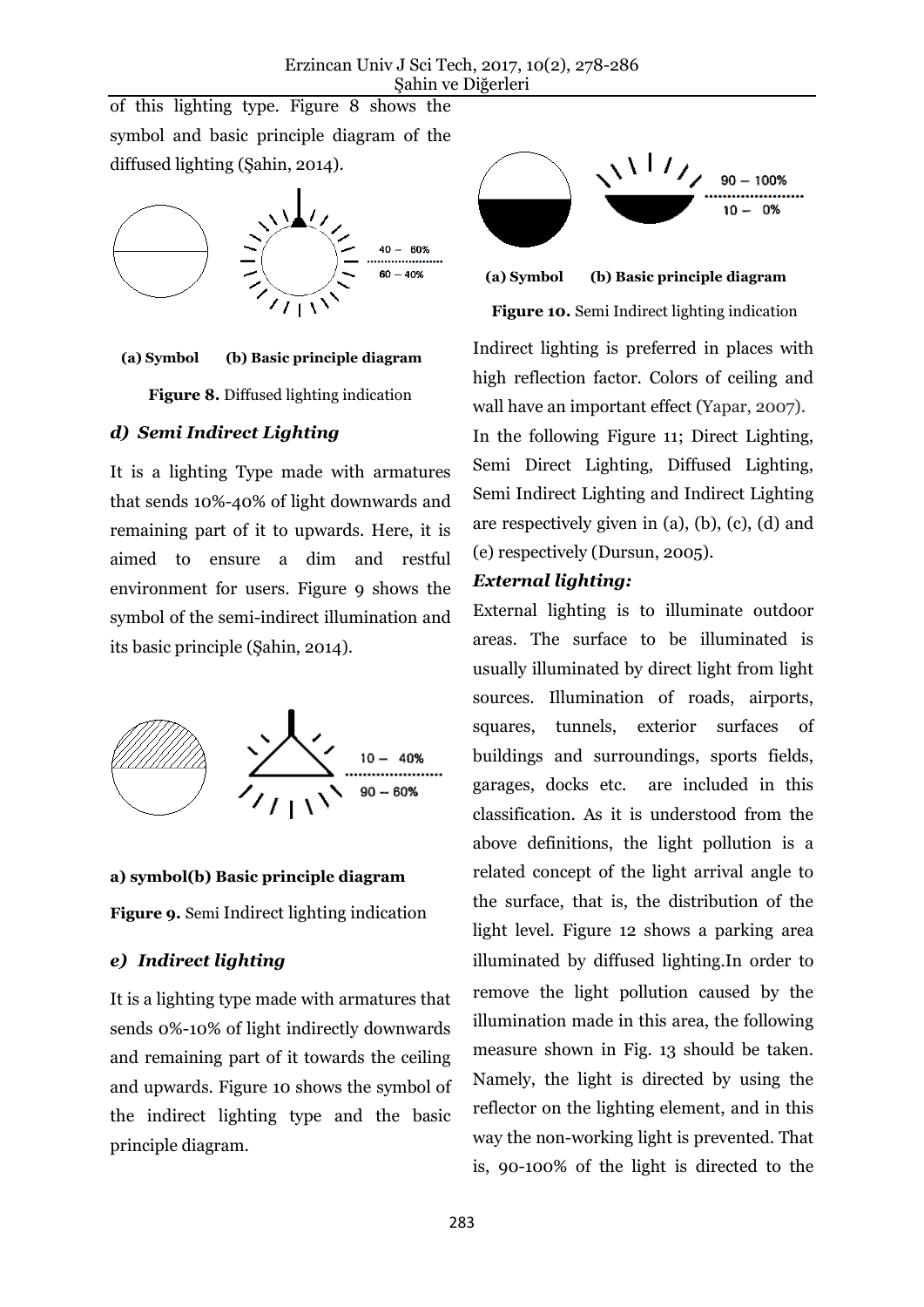field to be illuminated by using direct illumination instead of mixed illumination.



**Figure 11.**Types of interior lighting



**Figure 12.**A parking area illuminated by diffused lighting type (URL-3)

 **4. Conclusion and Recommendation** As we have seen in our research, the use of wrong light has many negative effects on species.Some measures can be taken to reduce these effects. We can make serious savings on economy and consumption of natural resources, especially by minimizing the use of individual lights. Light pollution



**Figure 13.**Blocking the ineffective light by using a reflector on the lighting element (URL-3)

can be eliminated by supporting the projects of urban planning.The municipalities should monitor all light sources used at night and restrict the use of unnecessary and intense light in business firms.For the luminaires used in street lighting, suitable reflector and appropriate light color should be chosen and street lighting systems with automatic control should be used.The buildings of the tourism centers should be constructed away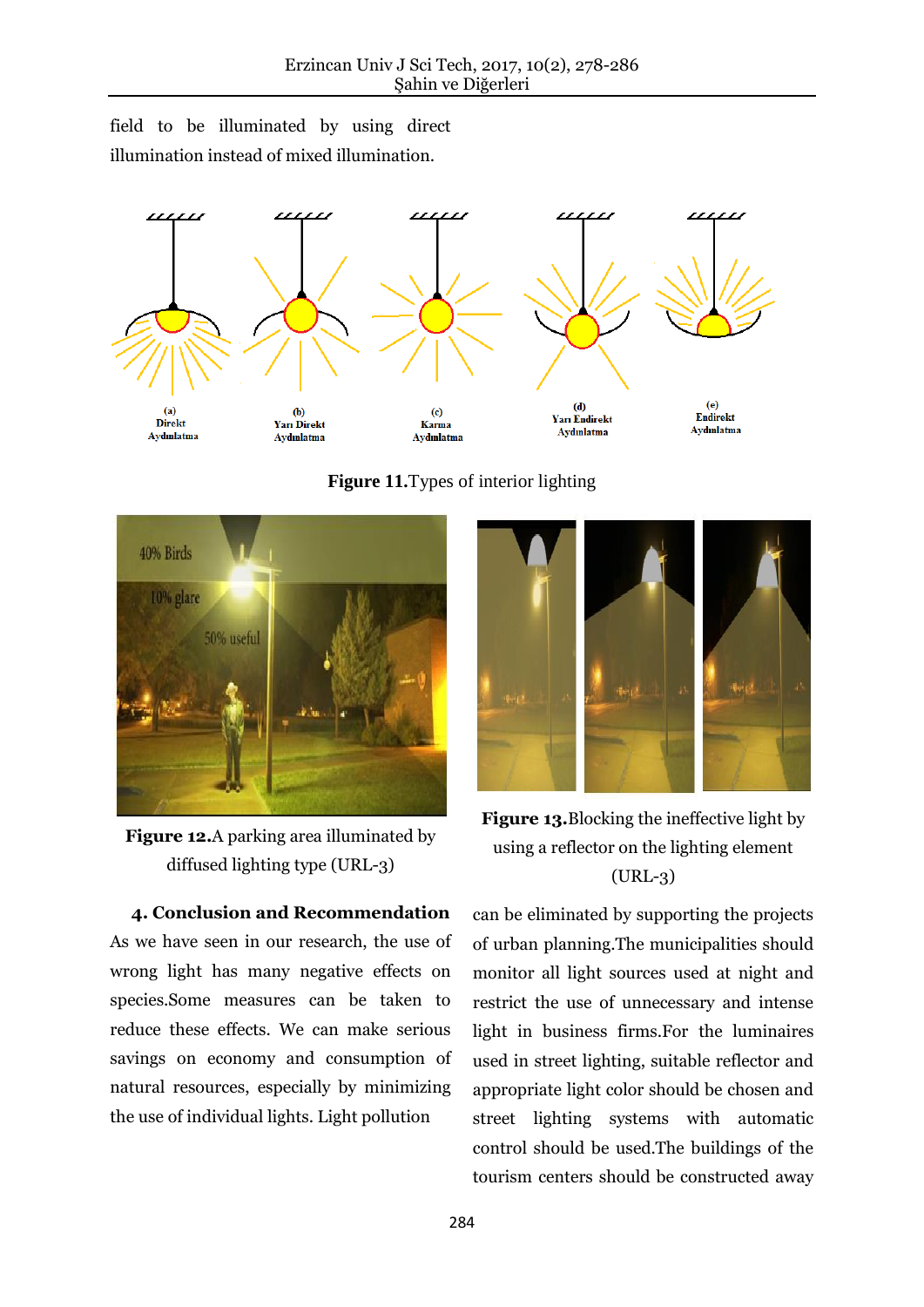from the beaches so as not to attract the attention of the sea creatures. Precautions against light pollution should be taken in the areas where our observatories are located. For these regions, stricter laws and regulations must be applied. Also, the type of lighting should be carefully selected, in safety lighting made in parks and gardens.

### **5. References**

- Aksay, C. S., Ketenoğlu, O., & Kurt, L. 2007. "Işık Kirliliği", Afyon Kocatepe Üniversitesi, Fen Bilimleri Dergisi
- Ansarı, B. K. 2013. Işık Kirliliği (Karanlık Kirliliği) ve Çevreye Olan Etkileri
- Aslan, Z., Onaygil, S. 1999. "Işık Kirliliği ve Enerji Tasarrufu". 18. Enerji Tasarrufu Haftası Ulusal Enerji Verimliliği Kongresi, 3-5 Şubat, Ankara, s. 54-60.
- Aydın, G. Özyürek, C. 2014. "Işık Kirliliği Konusunun Bilgisayar Destekli Kavram Karikatürleriyle Öğretimi". Araştırma Temelli Etkinlik Dergisi (ATED), 4(2), 54-71.
- Dursun, B. 2005. Dâhili Ortamlarda Aydınlatma Hesaplama Tekniklerinin Analizi Ve Bir Uygulama Örneği. Marmara Üniversitesi Fen Bilimleri Enstitüsü, Yüksek Lisans Tezi, İstanbul, Türkiye.
- Falchi, F., Cinzano, P., Elvidge, C. D., Keith, D. M., & Haim, A. 2011. Limiting the impact of light pollution on human health, environment and stellar visibility. Journal of environmental management, 92(10), 2714-2722.
- Gordon, G. 2003. Interior Lighting for Designers. Fourth Edition, John Wiley&Sons, Inc. Canada.
- IDA, 2017. International Dark-Sky Associatio, [International Dark-](https://www.google.com.tr/url?sa=t&rct=j&q=&esrc=s&source=web&cd=1&cad=rja&uact=8&ved=0ahUKEwjntqGhwKHTAhXsCpoKHYeKAQoQFggkMAA&url=http%3A%2F%2Fdarksky.org%2F&usg=AFQjCNECl7WvzZ4kA3rjtdRkWAPX0U5ilQ&sig2=obT5pu_U3sVs1U9RWQIv3A)[SkyAssociation | IDA | Light](https://www.google.com.tr/url?sa=t&rct=j&q=&esrc=s&source=web&cd=1&cad=rja&uact=8&ved=0ahUKEwjntqGhwKHTAhXsCpoKHYeKAQoQFggkMAA&url=http%3A%2F%2Fdarksky.org%2F&usg=AFQjCNECl7WvzZ4kA3rjtdRkWAPX0U5ilQ&sig2=obT5pu_U3sVs1U9RWQIv3A) Pollution.
- Küçükdoğu, M. Ş. 2003. "Aydınlatmada Etkin Enerii Kullanımı". Ulusal Aydınlatma Sempozyumu, Diyarbakır.
- Dawson, D. W. 1984. Light pollution and its measurement. Advances in photoelectric photometry, 2, 30-53.
- Longcore, T.,&Rich, C. 2004. Ecological light pollution. Frontiers in Ecology and the Environment, 2(4), 191-198.
- Lorenz, D., 2006. "Light pollution atlas.
- Lutz, P. L., Musick, J. A., & Wyneken, J. (Eds.). 2002. Thebiology of seaturtles (Vol. 2). CRC press.
- Özlü, K. 2008. Konut Yaşama Mekânlarında Yapay Aydınlatma. Yüksek Lisans Tezi, Karadeniz Teknik Üniversitesi Fen Bilimleri Enstitüsü, Trabzon, Türkiye
- Poot, H.,Ens, B., de Vries, H., Donners, M., Wernand, M., &Marquenie, J. 2008. Greenlightfornocturnallymigratingbird s. EcologyandSociety, 13(2).
- Şahin, M. 2014. "Farklı Teknik ve Fiziksel Özelliklerdeki Ortamların Bakım Katsayılarının Belirlenmesi ve Aydınlık Düzeylerinin Yapay Sinir Ağları İle Tahmin Edilmesi", Marmara Üniversitesi Fen Bilimleri Enstitüsü Doktora Tezi, Temmuz.
- Şahin. M, Büyüktümtürk. F, Oğuz. Y, 2014. "Technical and Economical Compare Semi Direct and Semi Indirect